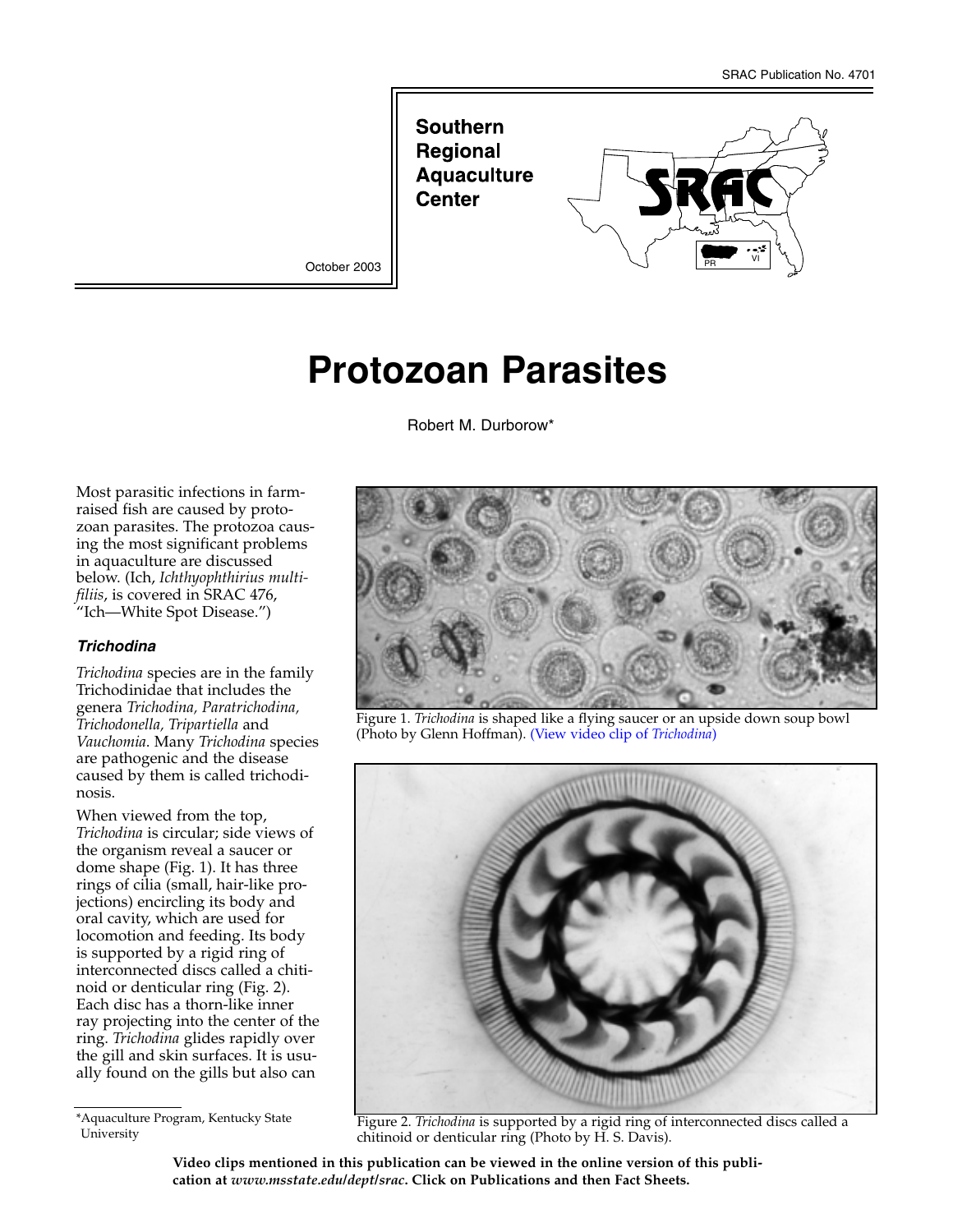be found on the rest of the body, especially when the fish has become weakened. *Trichodina* can infect almost all fish species and directly or indirectly cause a fish's death.

*Trichodina* infections cause no distinctive lesions, so diagnosis is made almost exclusively by microscopic examination. Gill swelling often can be seen. Infected fish often display lethargic behavior, weight loss and flashing (abrupt movements where the silvery underside of the fish flashes during the fish's attempt to get rid of the parasite). Protozoan parasites such as *Trichodina* can be present in low numbers and not cause disease; the experience of the diagnostician in weighing the overall parasite load in combination with other pathogenic and environmental factors is important in determining whether or not a particular protozoan is causing a disease condition.

*Trichodina* infestations are typically caused by high stocking densities and generous feeding rates, both done to maximize production and profits. Such aggressive management can be profitable up to a point, but when the culture system's limits are exceeded, adverse conditions such as poor water quality can lead to lower production levels, higher mortalities from disease, off-flavor problems and, ultimately, lower profits. High feeding rates can lead to high ammonia concentrations, creating an ideal environment for the reproduction of *Trichodina* and a greater chance of a full-blown infection. If the fish are also crowded (as in cage-raised fish) the infestation can spread very rapidly among the fish.

Treatments for *Trichodina* infestations (at the time of this publication) include formalin (Formalin-F®, Paracide-F® and Parasite-S®); copper sulfate  $(CuSO<sub>4</sub>)$ , which is on deferred status with FDA; potassium permanganate  $(KMnO<sub>4</sub>)$ , also on deferred status;\* and acetic acid. *Trichodina* are typically killed with a single treatment and the fish can recover after treatment. A qualified fish health professional should be consulted for treatment rates and the current legal status of specific chemicals for treating food fish. Help in calculating treatment rates can be found in SRAC publication 103, "Calculating Area and Volume of Ponds and Tanks," and SRAC 410, "Calculating Treatments for Ponds and Tanks."

## *Trichophrya* **(also seen in the scientific literature as** *Capriniana***)**

There are several species of *Trichophrya*. This ciliated protozoan parasite is not motile in the adult stage. It reproduces by budding and the newly formed teletroch (the free-swimming juvenile stage) resembles *Trichodina* but does not have a denticular ring (see *Trichophrya* video clip). It has feeding tubes or tentacles that protrude from a spherical cell, resembling pins stuck in a pin cushion (Fig. 3). These tentacles, however, are often absent. There are characteristic orangish-brown granules in the *Trichophrya* cell.

Although some scientists consider *Trichophrya* to be a commensal (i.e., not parasitizing the fish but simply living on the fish and feeding on debris in the environment), others view it as a parasite that can stress fish and cause mortality

when present in large numbers. The author has observed that large numbers of *Trichophrya* can cause mortalities in fish, but not always. Perhaps there are differences in virulence among different strains of the parasite and/or differences in resistance among fish species. *Trichophrya* is specifically a gill parasite that may cause death simply by blocking the flow of oxygen. An organically rich, eutrophic environment (e.g., fish culture ponds) allows this parasite to multiply.

Copper sulfate  $(CuSO<sub>4</sub>)$  is the chemical of choice for treating *Trichophrya*.

## *Ambiphrya and Apiosoma*

*Ambiphrya* and *Apiosoma* are ciliated protozoa that are non-motile in the adult stage and attach themselves to the gills and skin of fish. *Ambiphrya* (formerly *Scyphidia*) is barrel-shaped and attaches to the fish's surface layer of cells with a broad, flattened scopula or holdfast organ on the posterior end (Fig. 4). There is a ring of cilia around the mouth and one around the middle called a ciliary girdle. *Ambiphrya* usually has a ribbon-shaped nucleus.

*Apiosoma* (formerly *Glossatella*) has an elongated vase shape with a smaller base of attachment (Fig. 5). It has no ciliary girdle, only an oral ciliary ring, and a more compact conical or triangular nucleus.



Figure 3. *Trichophrya* has feeding tubes or tentacles that protrude from a spherical cell and resemble pins in a pin cushion (Photo by Glenn Hoffman). (View video clip of *Trichophrya* budding)

<sup>\*</sup>Deferred status connotes that the treatment is allowed to be used on food fish but is not officially approved; FDA has deferred that decision until a later time.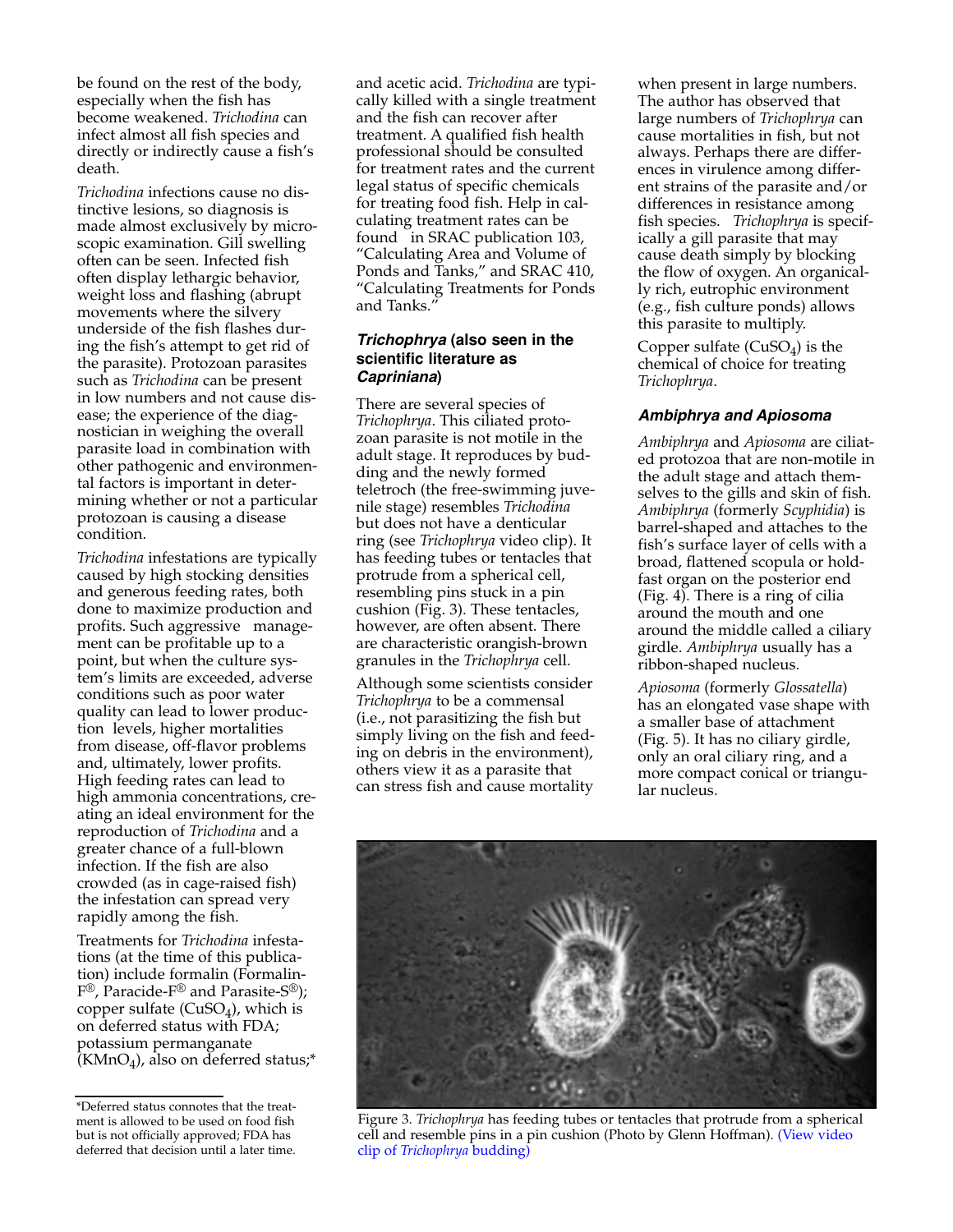

Figure 4. *Ambiphrya* is barrel-shaped and is attached to the fish's epithelium by a broad, flattened scopula on the posterior end (Photo by Glenn Hoffman). (View video clip of *Ambiphrya*)



Figure 5. *Apiosoma* has an elongated vase shape with a base of attachment smaller than that of *Ambiphrya* (Photo by Fred Meyer). (View video clip of *Apiosoma*)

*Ambiphrya* and *Apiosoma* usually are treated with one application of formalin,  $CuSO<sub>4</sub>$  or  $K\overline{M}nO<sub>4</sub>$ . Unless environmental conditions are improved, the infection may recur.

### *Ichthyobodo necator* **(formerly** *Costia necatrix***)**

*Ichthyobodo* is a very small protozoan about the size of a red blood cell. It is a single-celled parasite shaped like a comma or tear drop. It uses flagella for motility and to attach to the host fish (Fig. 6). Flagella are long, whip-like structures used to propel an organism or cell through a water environment. **Flagellated** protozoa usually have one to four flagella, while **ciliated** protozoa often have hundreds of cilia. When unattached from the fish, *Ichthyobodo* swims erratically in a corkscrew pattern. When attached, a flagellum remains fixed to the fish's surface and the flagellar movement of the cell body sometimes looks like a flickering candle flame. *Ichthyobodo* also can be seen lined up motionless along the edge of the gill, giving the gills a serrated appearance (Fig. 7). Irritation from the parasites can cause gill swelling.

Because of its small size, *Ichthyobodo* can easily be missed under 100x magnification, especially with an average or below average quality microscope. It can be seen clearly under 200x magnification with most scopes.

These parasites do not cause distinctive lesions on the fish but do block the flow of oxygen when heavily loaded on the gills. As with most protozoa, environmental degradation and crowded conditions cause them to become more damaging. However, prevention measures such as reducing stocking densities and lowering feeding rates may make fish production unprofitable. But stocking and feeding rates should be kept reasonable. Contact a qualified aquaculture or fisheries scientist for advice on proper stocking densities for the fish species you are raising.



Figure 6. *Ichthyobodo* is shaped like a comma or tear drop. This single-celled parasite uses flagella for motility and to attach to the host fish. (View video clip of unattached *Ichthyobodo*)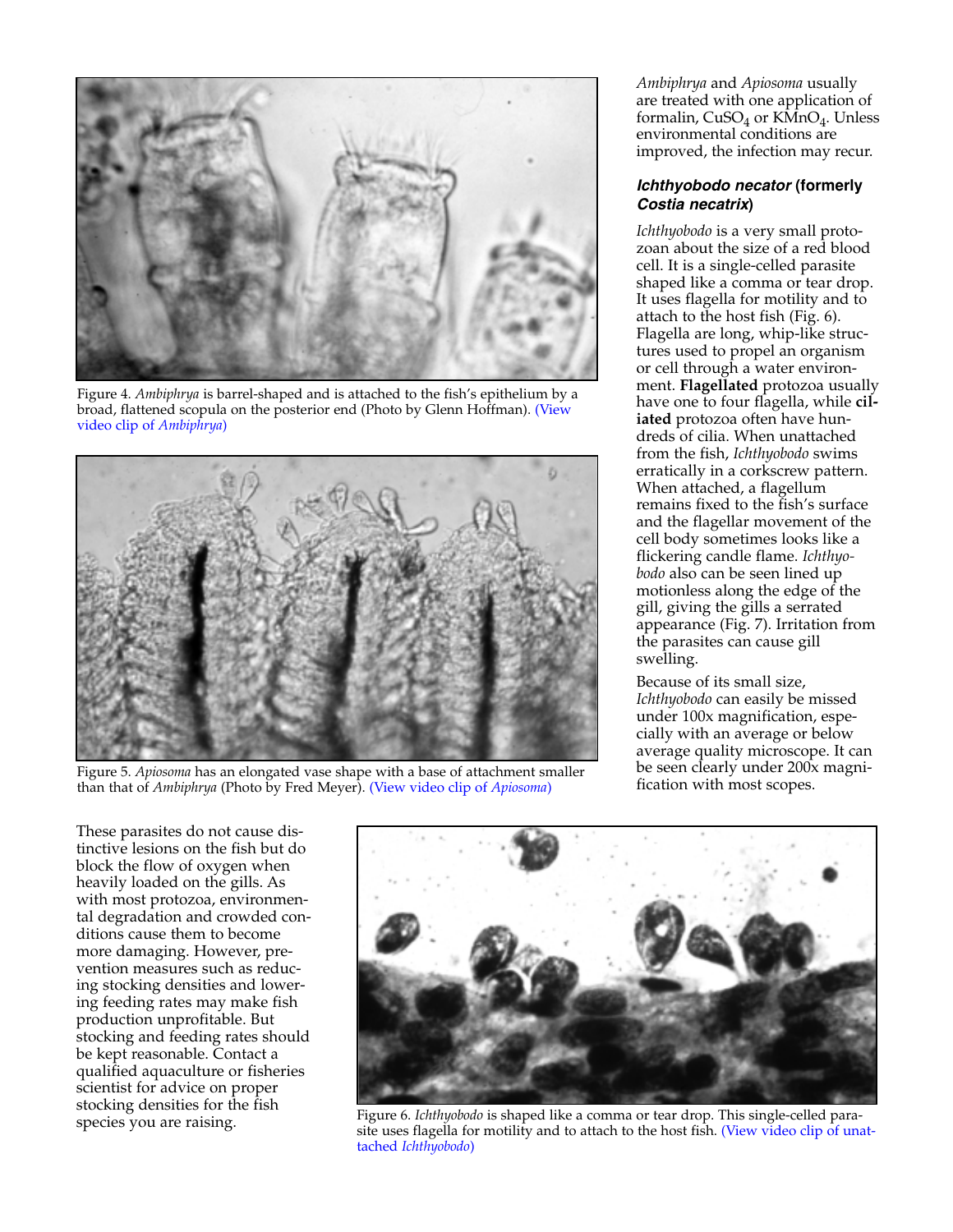

Figure 7. *Ichthyobodo* are often seen lined up motionless along the edge of the gill, giving the gills a serrated appearance (Photo by Andrew Mitchell). (View video clip of attached *Ichthyobodo*)

*Ichthyobodo* occurs on the skin and gills. The organism is notorious for affecting fish in crowded environments such as cages and can cause significant mortalities when infestations are heavy. It can cause infections at temperatures of 36 oF to 86 oF.

Treatments include formalin, CuSO<sub>4</sub> and KMnO<sub>4</sub>; a single dose at the appropriate concentration usually is effective.

#### *Chilodonella*

Several species of this genus are described in scientific literature; two of them are pathogenic to fish. *Chilodonella* is an oval, flat protozoan with parallel rows of cilia and a notched anterior end (Fig. 8). It swims erratically like *Ichthyobodo*, but is much larger. *Chilodonella* glides over the fish's gill and skin surfaces. Heavy concentrations of this parasite can cause mortalities. Swelling of the gills, as noted under a microscopic wet mount, is often seen with *Chilodonella* infections.

Formalin,  $CuSO<sub>4</sub>$  and  $KMnO<sub>4</sub>$ have been used successfully to treat *Chilodonella*.

#### *Epistylis* **and** *Heteropolaria*

The protozoan parasites *Epistylis* and *Heteropolaria* are very similar. They are single-celled, but live in stalked colonies (Fig. 9). The branching stalks are rigid and do not contract; the cells at the ends of the stalks are called zooids. They contain cilia around the oral opening and contract when feeding. *Epistylis* or *Heteropolaria* colonies on fish resemble white tufts of fungus (Fig. 10), but can be differentiated from fungus by microscopic examination. These parasites are usually found on the skin and fins. The base of the stalk attaches to a hard, calcified surface such as scales and fin rays or spines.

*Epistylis* and *Heteropolaria* reproduce by budding and form a teletroch or motile juvenile stage. The teletroch produces a stalk and uses it to attach to an existing colony. *Epistylis* is often an ectocommensal in that it simply attaches to the fish and feeds on environmental debris such as bacteria. Poor quality water encourages the growth of *Epistylis* on fish.

These parasites can weaken and kill fish. Ulcers caused by *Epistylis* infections may make fish more vulnerable to bacterial infections. For example, red sore disease involves the combination of *Aeromonas* bacteria and *Epistylis*.

The classic treatment for *Epistylis* and *Heteropolaria* infections is uniodized salt (sodium chloride).

## *Henneguya* **sp.**

*Henneguya* sp. is a sporozoan parasite that typically has very little effect on fish health. However, the disease of farm-raised channel catfish called proliferative gill disease, which has caused significant mortalities over the past two decades in the fall and especially



Figure 8. *Chilodonella* is an oval, flat protozoan with parallel rows of cilia and a notched anterior end (Photo by Glenn Hoffman, provided by Drew Mitchell). (View video clip of *Chilodonella*)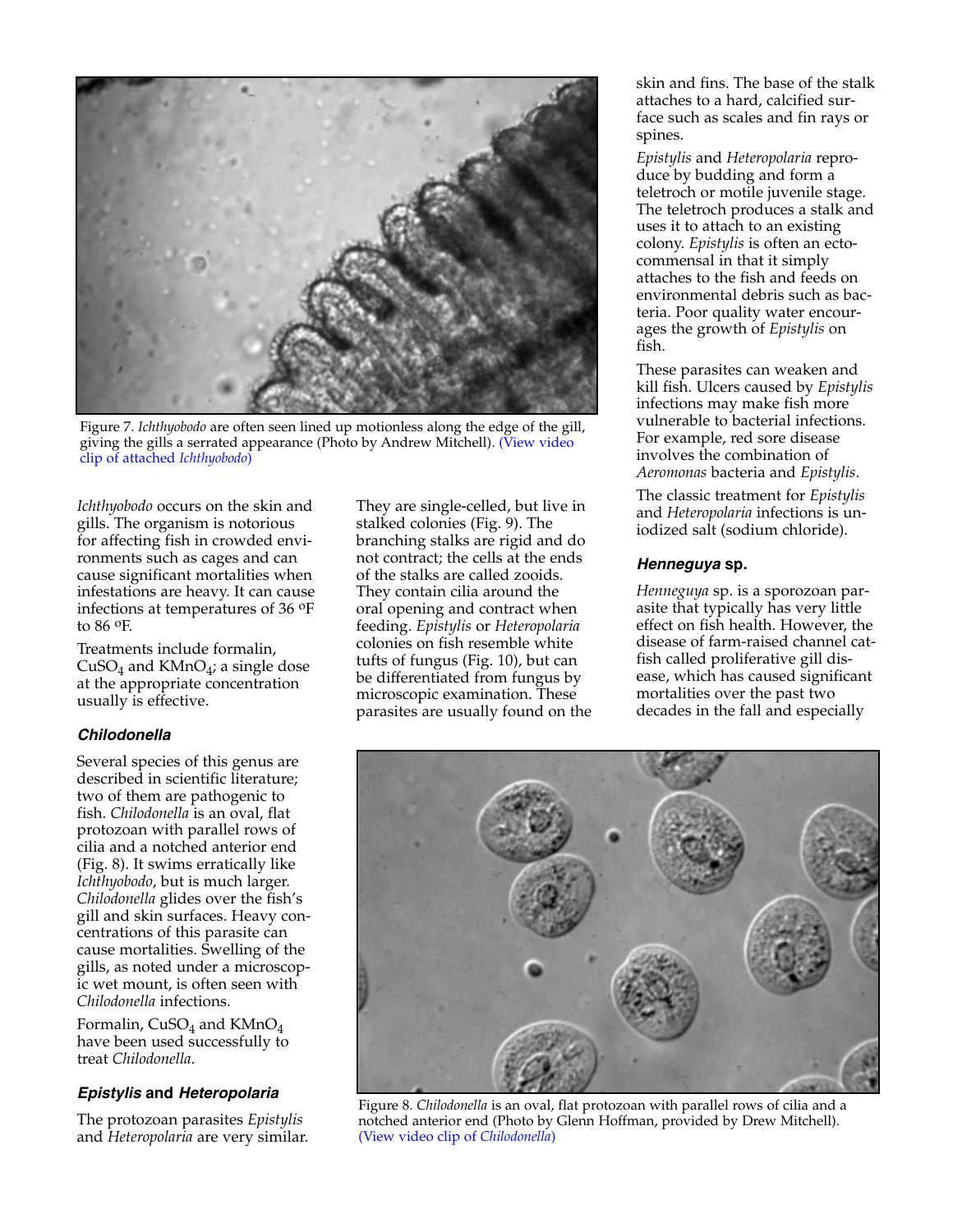

Figure 9. *Epistylis* is single-celled, but lives in stalked colonies.



Figure 10. Colonies of *Epistylis* or *Heteropolaria* infecting fish resemble white tufts of fungus, as shown here on the dorsal fin (Photo by B.L. Moore, provided by Andrew Mitchell).

spring, has recently been blamed on a life stage of *Henneguya* sp. (see SRAC publication number 475). Many references still refer to the causative organism as *Aurantiactinomyxon icatluri*.

## **Proliferative kidney disease (***Tetracapsula bryosalmonae***; formerly called PKX)**

*Tetracapsula bryosalmonae* is a myxosporean protozoan that causes proliferative kidney disease (PKD) in several species of trout and salmon in western North America and Europe. PKD typically occurs in the spring, and mortalities are highest when water temperatures are in the mid 50s (oF).

Clinical signs include swelling of the kidney and spleen, pale gills, darkened body, swollen abdomen containing fluid (ascites), and pop-eye (exophthalmia). The enlargement of the kidney is often noticeable externally even before the internal examination is performed. The swollen kidney can

have a nodular or "ropy" appearance (Fig. 11). This extreme reaction of the kidney and the inability of the parasite to produce mature spores in the infected fish indicate that trout and salmon may be unnatural or aberrant hosts for *Tetracapsula bryosalmonae*. Microscopically, stained tissue smears show the primary cell of the parasite with secondary or daughter cells inside or near the primary cell.

To prevent PKD, fingerling trout should not be stocked until summer when the main threat has passed. Once the disease has occurred, mortalities have been decreased somewhat by increasing salinities to 8 to 12 parts per thousand (about one-third the strength of seawater) in trout-rearing facilities.

## **Whirling disease (***Myxobolus cerebralis***; formerly** *Myxosoma cerebralis***)**

Whirling disease, caused by the myxosporean *Myxobolus cerebralis*, occurs worldwide and in all trout and salmon species. Rainbow trout are particularly vulnerable and it is most severe in trout less than 6 months old. The disease attacks cartilage (younger fish have more cartilage). *Myxobolus cerebralis* infections in the spine can cause the fish's tail to turn black (Fig. 12) and the spine to curve (Fig. 13). Infections in the head cartilage create head and jaw deformities, while infections in the auditory capsule cause young trout to become disoriented and chase their tails in a



Figure 11. The swollen kidney in fish with Proliferative Kidney Disease can have a nodular or "ropy" appearance.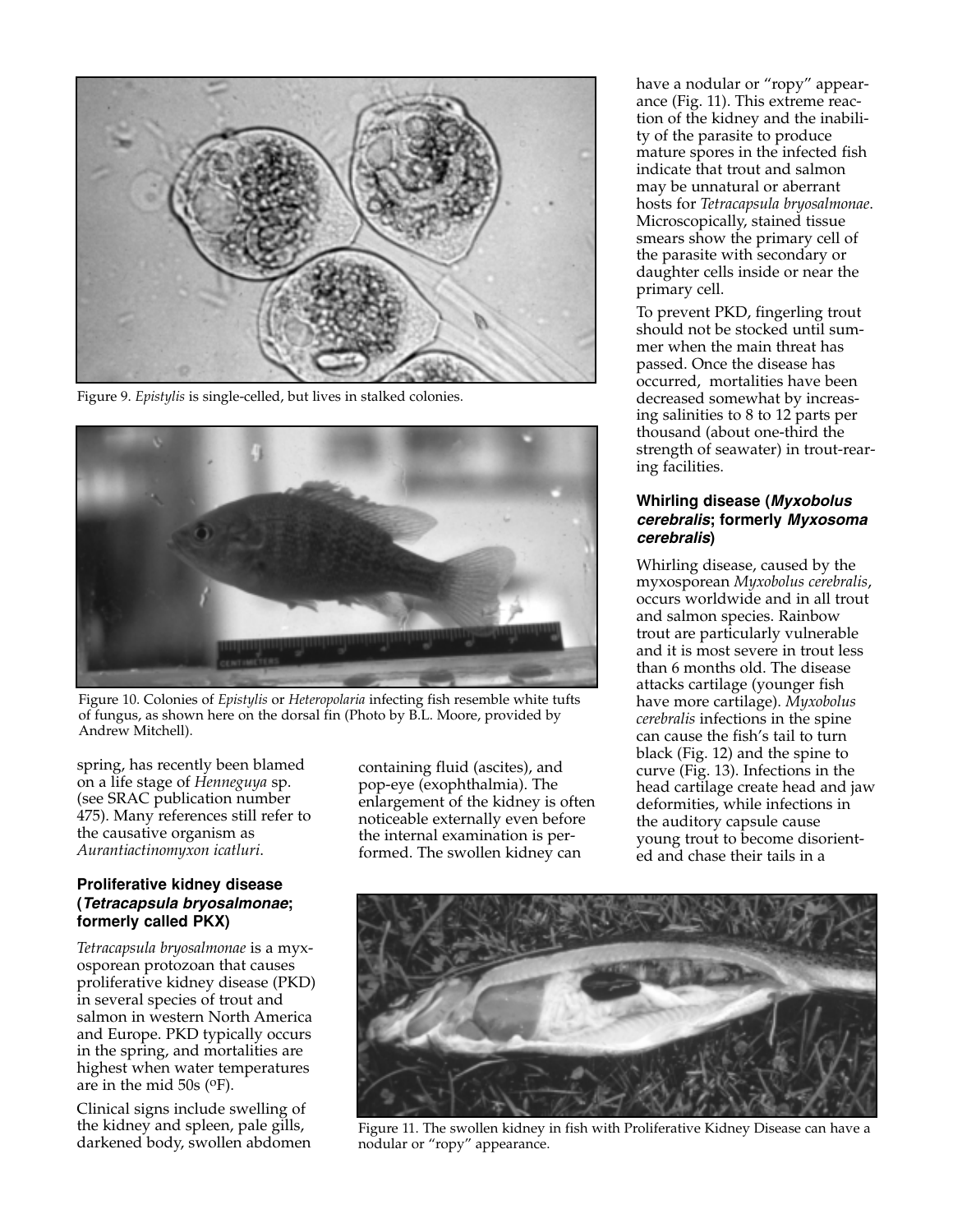

Figure 12. *Myxobolus cerebralis* infections in the spine can cause the fish's tail to turn black. These infected trout are whirling (Photo by Glenn Hoffman, provided by Drew Mitchell).



Figure 13. *Myxobolus cerebralis* infections in the spine can cause spinal curvature (Photo by Glenn Hoffman).

whirling motion. Heavy infections can kill fish before clinical signs have a chance to develop.

*Myxobolus cerebralis* spores are oval and have two distinct polar capsules hat can be seen with a microscope.

This protozoan has a complex life cycle. Spores can be shed from infected live fish as well as from dead and decomposing fish. The spores also can be spread via bird feces. Spores are ingested by an annelid worm intermediate host, *Tubifex tubifex*, which lives in the bottom mud of ponds, streams

and earthen raceways. The spores develop into actinosporeans that penetrate fish (or the fish ingest the actinosporeans when they eat tubifex worms). Plasmodia develop in the fish's cartilage and eventually produce the characteristic spores.

Whirling disease can be prevented by not stocking trout fry in infested waters until they are older than 6 months. Raising fish only in concrete tanks or raceways also can eliminate the disease. If earthen raceways are used, they can be disinfected

between production cycles with 380 grams (0.84 pounds) of unslaked lime (calcium oxide, also called burnt lime or quick lime) per square meter of pond bottom.

## **Chemicals Used to Treat Protozoa**

**Un-iodized salt (sodium chloride).** Salt is used to treat *Epistylis* and some other external protozoa at 1,000 to 2,000 ppm as an indefinite treatment or in hauling tanks. This is equal to 1 to 2 parts per thousand or 0.1 to 0.2 percent (3.8 to 7.6 g per gallon or 28.3 to 56.6 g per cubic foot). For short-term treatments (usually lasting less than an hour or until fish show signs of stress), 10 to 30 ppt treatments have been used.

#### **Potassium permanganate.**

 $KMnO<sub>4</sub>$  is used to treat most protozoa at approximately 2 ppm indefinitely, or at higher concentrations if the organic content of the culture water is higher. A 15 minute  $KMnO<sub>4</sub>$  demand test should be performed on the culture water to determine the amount of  $KMnO<sub>4</sub>$  needed. Four beakers of culture water are set up at 1, 2, 3 and 4 ppm  $KMnO<sub>4</sub>$ and observed for 15 minutes. The number half-way between the  $KMnO<sub>4</sub>$  concentration that turns clear and the one that remains pink is multiplied by a factor of 2.5 to calculate the concentration (in ppm) needed for the  $KMnO<sub>4</sub>$ treatment. For example, if the beaker containing 1 ppm KMnO<sub>4</sub> turns clear after 15 minutes while the 2 ppm beaker remains pink, then the number in between the two (1.5 ppm) is multiplied by the factor 2.5 to get 3.75 ppm KMnO<sub>4</sub> needed for treatment. If the culture water is high in organic content, concentrations higher than 4 ppm may need to be used in the demand test. Please contact a qualified fish health specialist for further details on this demand test or to have the test run for you. For a shorter term tank treatment, as much as 10 ppm  $KMnO<sub>4</sub>$ can be applied for up to 20 minutes; however, the fish must be observed throughout the treat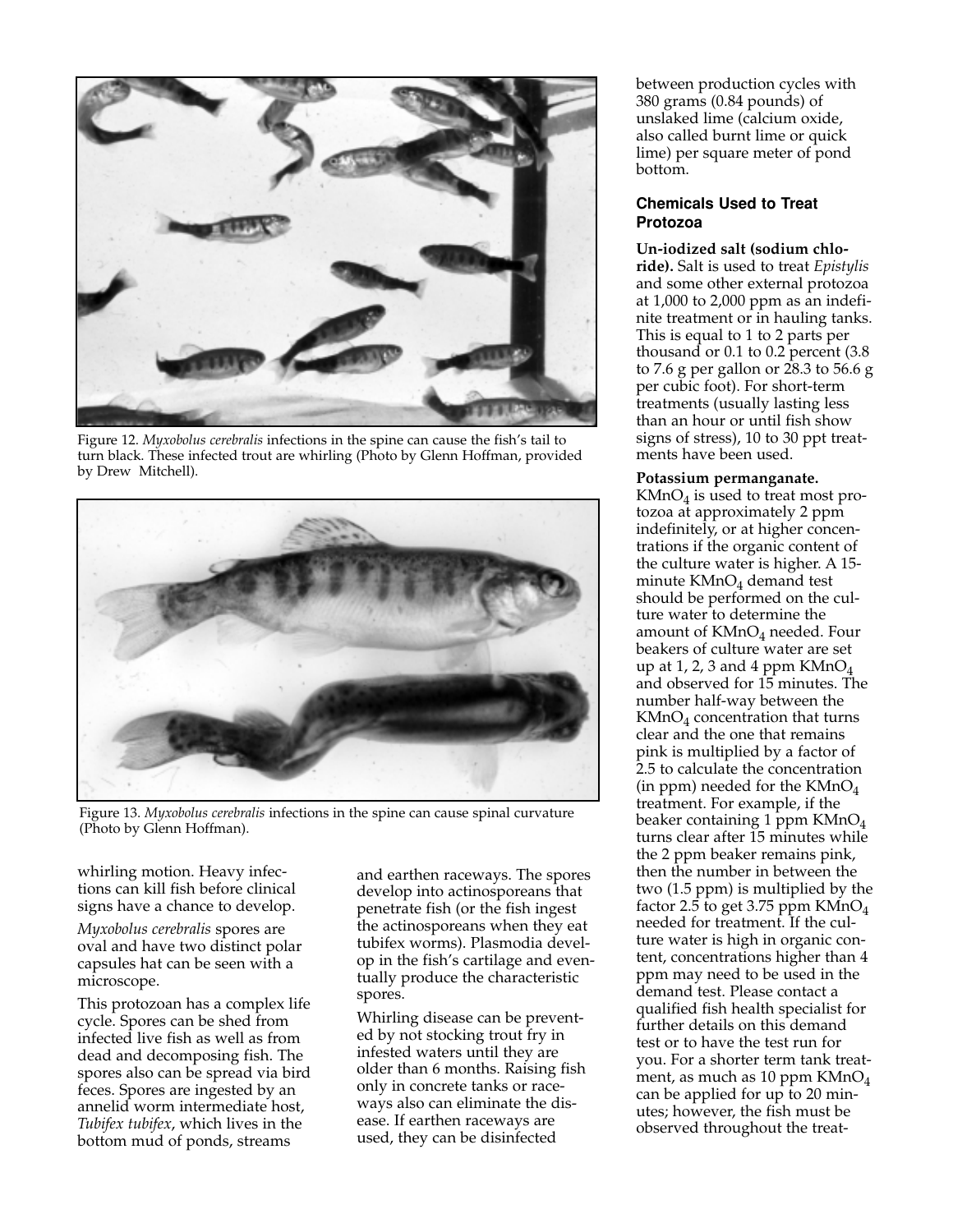ment, and if they show signs of stress, water should be flushed through the tank to dilute the treatment. At the time of this writing,  $KMnO<sub>4</sub>$  is on deferred status by the FDA.

**Copper sulfate.** CuSO<sub>4</sub> treats most protozoan parasites on nonsalmonid fish at a rate calculated by dividing the culture water's total alkalinity by 100 and using that concentration in ppm for the CuSO4 treatment. For example, culture water with a total alkalinity of 80 ppm would need 0.8 ppm CuSO4. Great caution, however, must be used when treating trout with CuSO<sub>4</sub>. Protozoa on trout can be treated with approximately 0.050 parts per million  $CuSO<sub>4</sub>$ (which equals 50 parts per billion) when total alkalinity in the culture water is about 10 ppm (typical of trout culture water in western North Carolina). Consult a qualified fishery biologist before using  $CuSO<sub>4</sub>$  on trout or other salmonids. (At the time of this writing,  $CuSO<sub>4</sub>$  is on deferred status by the FDA.)

**Formalin-F®, Paracide-F® and Parasite-S® (37% formaldehyde gas).** Formalin is applied at 15 to 25 ppm as an indefinite treatment on non-salmonid fish. A shortterm formalin treatment of 125 to 250 ppm can be used for approximately an hour. The treatment should not be more than 167 ppm at temperatures of 70 oF and higher. The treatment should be diluted quickly if fish show signs of stress. Trout are treated with 167 ppm formalin for an hour at temperatures between 50 and 65 oF, and up to 250 ppm at temperatures below 50 oF

Before treating for protozoa, trout growers are advised to pre-treat with salt to help slough-off excess mucus. The mucus acts as a protective barrier for the parasites, so reducing the amount of mucus helps to increase the amount of contact between the therapeutant and parasite. Approximately 1 pound of salt is dissolved in the trout raceway for every 2 gallons per minute of water flow. The therapeutant is applied immediately after the salt dissolves.

Before using any of these treatments consult a qualified fish health specialist for the current legal status of the therapeutant. Other SRAC publications on fish diseases are:

- SRAC 472, "Submitting a Sample for Fish Kill Investigation"
- SRAC 473, "Medicated Feed for Food Fish"
- SRAC 474, "The Role of Stress in Fish Diseases"
- SRAC 475, "Proliferative Gill Disease (Hamburger Gill Disease)"
- SRAC 476, "Ich (White Spot Disease)"
- SRAC 477, "ESC—Enteric Septicemia of Catfish"
- SRAC 478, "Aeromonas Bacterial Infections—Motile Aeromonad Septicemia"
- SRAC 479B, "Columnaris Disease —A Bacterial Infection Caused by *Flavobacterium columnare*"
- SRAC 4700, "Saprolegniasis (winter fungus) and Branchiomycosis of Commercially Cultured Channel Catfish"

These can be found at *www.msstate.edu/dept/srac*.